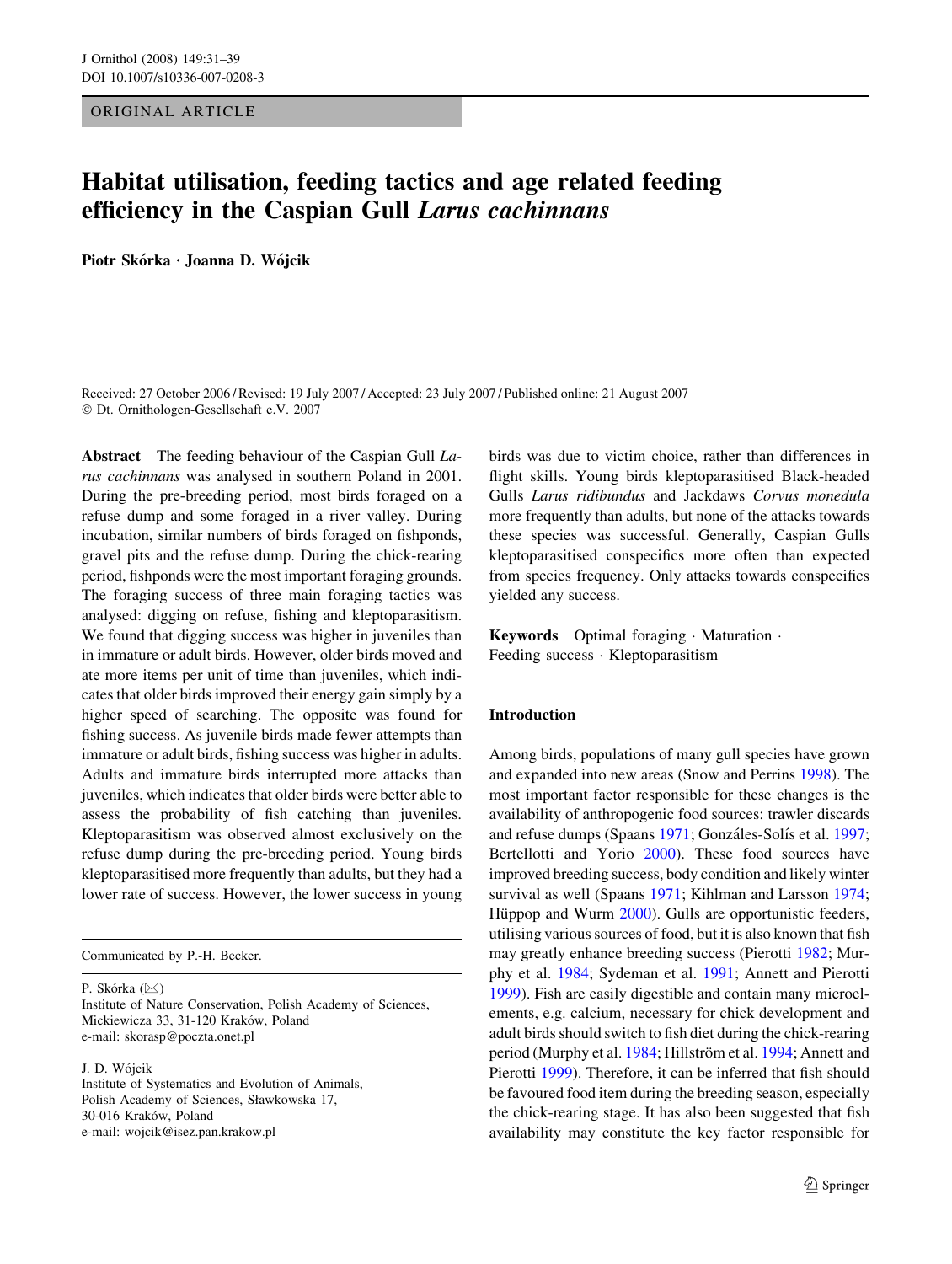successful colonisation of inland areas by several gull spe-cies (Hüppop and Hüppop [1999;](#page-8-0) Skórka et al. [2005](#page-8-0)). However, the relative importance of fish and refuse is little known. Optimal foraging theory predicts that, when preferred food becomes abundant, animals should then be more selective and ignore other food items regardless of their abundance (Stephens and Krebs [1986](#page-8-0)). Therefore, if the distances between food patches and breeding grounds are similar, the shift in foraging habitat utilisation should be visible—the birds should start to forage in the habitat guaranteeing the availability of the favoured food.

Young birds are usually less efficient foragers than adults (Greig et al. [1983](#page-8-0); Burger [1987;](#page-8-0) Wunderle [1991](#page-8-0)). These differences in skills may have very important consequences: young birds have lower survival rates under extreme winter conditions, especially when they must compete with older birds (Orians [1969](#page-8-0); Wunderle [1991](#page-8-0)). This pattern has been found true in a variety of gull species (Burger [1987](#page-8-0)). It is known that foraging tactics consist of many components, such as, e.g., food searching, assessment, pursuit and handling that may differ in costs (energy loss, predation risk, etc.; see Kramer [2001\)](#page-8-0). For example, food searching by one tactic may involve flying (high energetic cost) and by another only walking (low energetic cost) (Sturkie [1976;](#page-8-0) Norberg [1990](#page-8-0); Bryant [1997](#page-8-0); Wuczynski [2005\)](#page-8-0). Consequently a very important question arises. How do young birds improve their foraging success during maturation using different foraging tactics in order to become as efficient as adults? Optimal foraging theory predicts that the rate of food item capture should decrease with increasing difficulty of the task (Burger [1987](#page-8-0)). Therefore, if the costs of foraging by one tactic are low and benefits high then young birds should improve their foraging success simply via a higher rate of food searching. However, if the foraging costs of the second tactic are high and benefits relatively low, we would expect that improvement in foraging success over the years should be achieved by real improvement in skills, as a simple increase in the speed of food searching may not be profitable due to the high energy loss of failure.

In this paper, we present new data on the foraging behaviour of the Caspian Gull Larus cachinnans in southern Poland. First, we describe the patterns of utilisation of foraging habitat during consecutive season stages, and the foraging tactics involved. We expected that birds would adjust their preferred habitats according to fish availability and would forage in habitats that guarantee fish availability especially during the chick-rearing period. Second, agerelated differences in the foraging success of different tactics were examined. We were interested in whether improvement of foraging success of birds during maturation is achieved in the same way using foraging tactics differing in energetic cost. We compare two tactics differing in foraging costs (digging in refuse and fishing) that were used by birds at the same time. Foraging success during digging in the refuse dump (low cost of foraging) was expected to improve over years simply by increasing the speed of digging. In contrast, foraging success during fishing (high cost of foraging) should be enhanced by improvement of skills, not through a higher rate of diving. Third, the kleptoparasitism was also investigated as a tactic often used by gulls. We expected young birds to have a lower success of kleptoparasitim than adults and that gulls should kleptoparasite mainly smaller and more abundant species.

# Methods

## The study species

The Caspian Gull is a large gull with a mean  $\pm$  SD body mass of  $1,080 \pm 146$  g ( $n = 30$  individuals; data from the studied population). The original breeding range of the species is the Black Sea and Mediterranean Sea basins. In the 1980s, the population size of the species increased and range expansion into the north followed, mainly along river valleys (Jonsson [1998](#page-8-0)). In southern Poland, the first breeding attempts were noted at the beginning of the 1990s, and since then the population has grown to over 250 pairs (Faber et al. [2001](#page-8-0); Skórka et al. [2005](#page-8-0)).

## Study area

The studied area was located in Tarnów (130,000 inhabitants—SE Poland) and adjacent areas. The largest breeding colony of this species in Poland was located on sedimentation basins of the Nitrogen Works in Tarnów (Fig. [1\)](#page-2-0). In 2001, 177 breeding pairs were noted there (Skórka et al.  $2005$ ). The most important foraging areas neighbouring the colony were a refuse dump in Tarnów located 5 km east, fishponds (two complexes, 3 km east and 4.5 km west from the colony), and gravel pits ( $\sim$ 700 ha) in the valleys of the Dunajec and Biała rivers (Fig. [1\)](#page-2-0). The refuse tip deposits 125 tonnes of refuse daily without visible year-round variation. The fishponds and gravel-pits are sunken or frozen between November and March. In April, after ice and snow has thawed, fish become available to birds and, moreover, ponds are stocked with young fish in April.

#### Data sampling

The study was carried out during 2001. Initial observations were performed in 1999 and 2000, but here we present data only from 2001.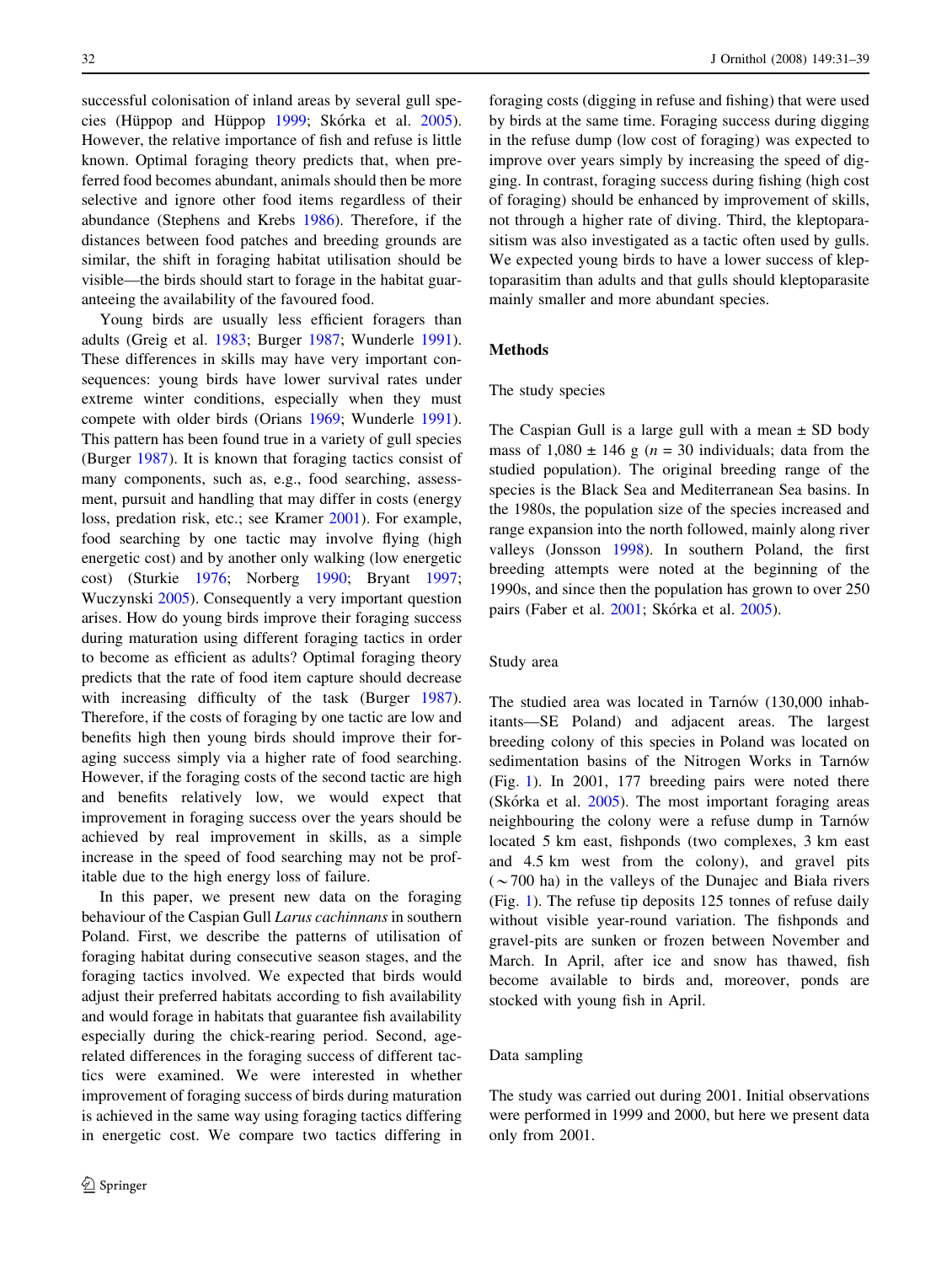<span id="page-2-0"></span>

Fig. 1 Map of the study area of the Caspian Gull Larus cachinnans in south-eastern Poland

#### Utilisation of foraging habitats by birds

To quantify the utilisation of feeding habitats by birds during the course of the season all foraging birds were counted in a radius of 5 km from the breeding colony. Birds were counted from the end of February to the beginning of June in three main habitat types: (1) a refuse dump, (2) fishponds and gravel-pits, and (3) river valleys. The season was divided into three parts: pre-incubation period (March), incubation period (April) and chick-rearing period (May–June). Six counts were performed during each of the periods at c. 2-day intervals. We counted all birds foraging at each habitat type. Previous studies had revealed that birds appear on the breeding ground in December, then their numbers increase and by the beginning of February most birds are present in the colony area (unpublished data).

### Feeding behaviour

Three of the most commonly used methods of foraging were investigated: digging (on the refuse dump), fishing (in fishponds) and kleptoparasitism (on the refuse dump). All observations aimed to find individual differences between juvenile, immature and adult birds. Juveniles are defined as all birds in their first winter or first summer plumage, immature birds were all individuals in second and third winter or summer plumage (see Jonsson [1998](#page-8-0) for details).

## Digging

Digging behaviour was observed during 4 days on the refuse dump in April 2001. We observed birds from the top of the refuse dump, which enabled good visibility of all birds foraging at the bottom and those resting outside the refuse. We used  $15\times$  binoculars. Selected birds were observed for as long as possible. Birds foraging on the refuse dump generally searched for refuse and moved/ pecked different items to find edible ones. The number of items eaten by the individual and the number of items moved in the period of time was noted. An observation ended when the bird flew away, was lost from sight, kleptoparasitised (or was a victim of a kleptoparasite) or when it found a large food item (which usually resulted in that bird leaving the foraging place). We managed to receive analysable sample sizes for 59 individuals comprising 390 min in total (mean time of observation of one individual  $\pm$  SD was 374  $\pm$  153 s, range 138–820 s).

## Fishing

We observed fishing behaviour simultaneously with digging (on the same four surveys) during the incubation period (April). The observations were carried out on fishponds in Tarnów and Stawy w Lasach Radłowskich. These were the main foraging habitats during the breeding period. On fishponds and gravel-pits, most of the individuals flew actively above the water surface and dived for fish. During fishing, several types of flight are involved, including hovering, with high energy cost. Caspian Gulls fly over the water surface, hover, and frequently dive for fish. Frequent dives inevitably involve taking off after each attempt, including unsuccessful ones. This may introduce high additional costs besides flying and hovering.

Birds were also observed a few times swimming and searching for prey (probably insects) in shallow water with offshore vegetation, and three times we observed birds hunting Coot Fulica atra and Moorhen Gallinula chloropus chicks.

The number of successful and unsuccessful dives was noted, as well as the number of interrupted attacks (when the bird did not make contact with water or did so only with its bill). After catching a fish, some birds stayed on the water for handling and eating the prey and this period of time was excluded from the calculations. In other cases, observations were interrupted when the bird flew away or was lost from sight. We noted the behaviour of 45 individuals during 934 min of observations (mean time of observation of one individual  $\pm$  SD was 1,118  $\pm$  507 s, range 440–2,700 s).

#### Kleptoparasitism

This phenomenon was studied in January 2001 on the refuse dump and during the incubation period on fishponds. However, during the latter period we noted only two cases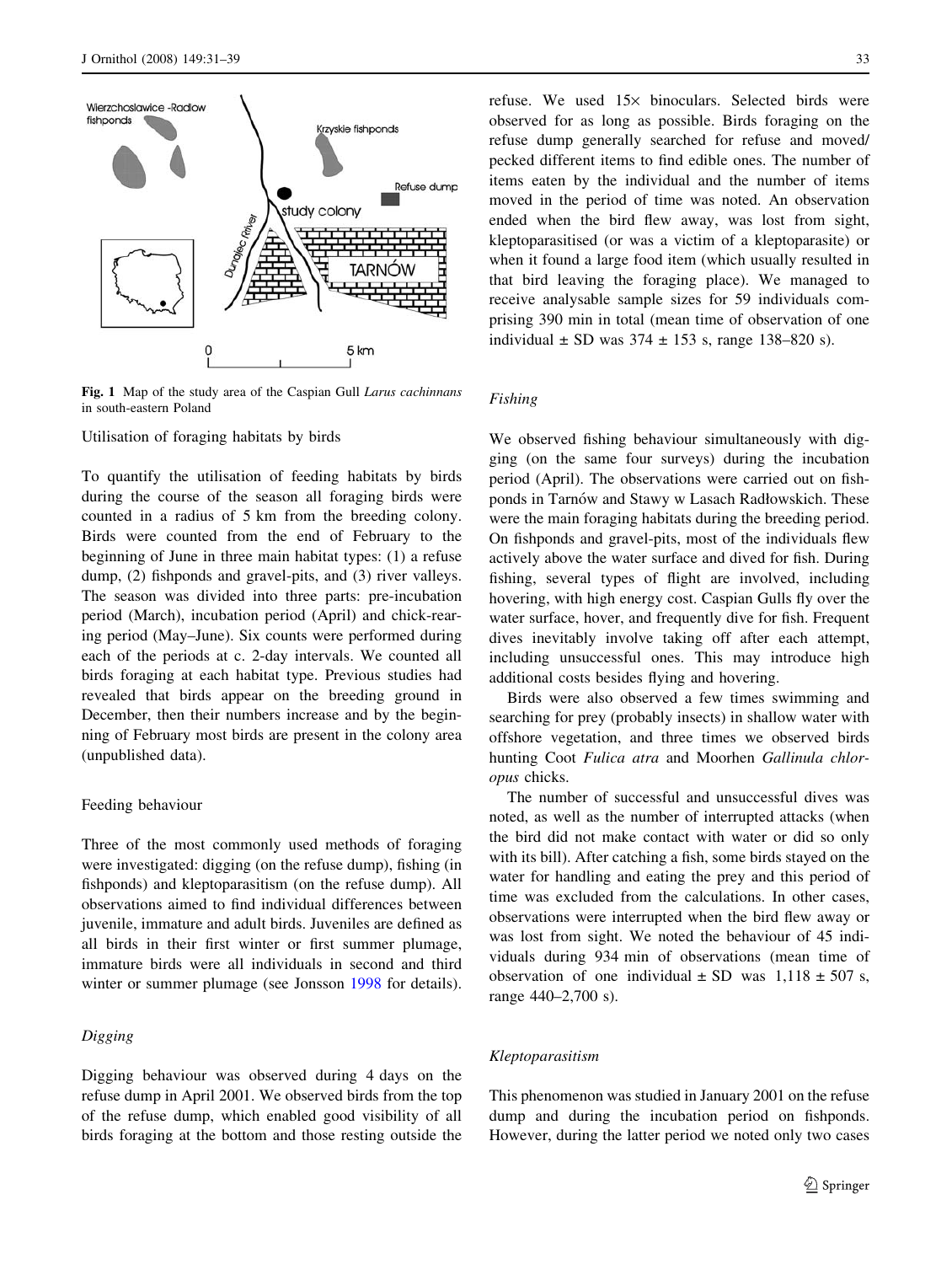of this behaviour and so only the results from our January observations on the refuse dump are presented. We noted all cases of kleptoparasitism, measured their duration, the birds' ages and type of victim. Kleptoparasites usually flew quickly just behind the victim with prey, screaming loudly and trying to steal the prey directly from the host's bill or trying to force the victim to drop the prey. To analyse whether the Caspian Gull targeted the more abundant species, we assessed the abundance of Caspian Gull and other species foraging on the refuse dump. Caspian Gull were counted directly and other species were counted in randomly selected sectors of the refuse dump and then related to the total area where birds foraged. We pooled data for juvenile and immature Caspian Gulls, referred to in the following description as young birds. We observed 48 individuals during 2 days in January (307 min of observation in total). Some birds could be individually recognised by plumage characteristics, and about 10% of the birds in our population were tagged with colour rings. The ringed birds were also used to assess bias caused by possible pseudoreplication. Out of randomly chosen birds whose behaviour had been observed on the refuse dump, eight were ringed and none was selected again. Similarly, during observation on fishponds, out of four ringed birds none was selected twice. Therefore, our sampling protocol was correct and pseudoreplication is likely to be insignificant.

## Diet

The size of food items consumed by birds was assessed during observations of the three feeding tactics. We classified food items according to three size categories in relation to bill length (mean 6 cm; Faber et al. [2001\)](#page-8-0): small:  $10$  cm; medium: 10–15 cm; large:  $>15$  cm. In the case of fishing, we included 12 additional Caspian Gulls besides those for which behaviour was described in order to enlarge the sample size; additionally, the available data were pooled for individual birds. Pooling of the data did not confound the results as it was found that the repeatability of the size of food items carried by adults to nests was low  $(<0.2$ ) and statistically insignificant (unpublished data) (see Leger and Didrichsons [1994](#page-8-0) and Shealer et al. [1997](#page-8-0) for discussion). We also observed (but were unable to measure directly) individual birds consuming food items of various sizes while foraging on refuse as well as fishing on ponds.

#### **Statistics**

To control for differences in bird number per count among the season stages and test changes in pattern of habitat utilisation, we used two-way ANOVA (an interaction season stage  $\times$  habitat type was of main interest). One-way ANOVA (with Tukey's test for unequal samples) was used to find differences among ages in foraging efficiency in the cases of digging and fishing. We used arcsin transformations for proportions when necessary. To test if the Caspian Gull preferred specific species during kleptoparasitic attacks, we compared the frequencies of attacks toward different species with the relative abundance of the species on the refuse tip. The G-test was used to compare the proportion of successful kleptoparasitic attacks in young and adult birds as well as to compare young birds to adults in frequency of attacks towards victims holding different food sizes. The same test was used to test if the size of food items eaten by birds differed in age classes in the analysed foraging tactics. The ttest was used to test for differences in duration of kleptoparsitic attacks between young and adult gulls.

#### Results

#### Foraging habitats

The mean number of foraging adults noted per count equalled  $51.7 \pm 12.6$  (mean  $\pm$  SD),  $45.5 \pm 6.0$ ,  $47.0 \pm 12.5$ for pre-breeding, incubation and chick-rearing periods, respectively, and did not differ significantly among periods (two-way ANOVA:  $F_{2,45} = 0.6$ , n.s.). However, in the analysis we found significant interaction among season stage and habitat (two-way ANOVA:  $F_{2,45} = 39.925$ ,  $P < 0.001$ ) which indicates that birds differentially utilised foraging habitat types during consecutive season stages. Therefore, we split up the analysis by season stages and performed one-way ANOVA tests. During the pre-breeding period most birds foraged on the refuse dump (ANOVA:  $F_{2,15} = 35.904$  $F_{2,15} = 35.904$  $F_{2,15} = 35.904$ ,  $P < 0.001$ ; Fig. 2). In the incubation period, birds started foraging on fishponds and gravel pits which resulted in similar mean number of birds noted in three types of habitat (ANOVA:  $F_{2,15} = 1.897$  $F_{2,15} = 1.897$  $F_{2,15} = 1.897$ , n.s.; Fig. 2). During the chick-rearing period, fishponds were the main foraging habitats and the refuse dump was used only by a small number of birds (ANOVA:  $F_{2,15} = 35.147$ ,  $P < 0.001$ ; Fig. [2\)](#page-4-0). During all three periods, only the river valley was utilised by a consistent number of birds.

#### Digging success

We found that older birds moved more items per 1 min than younger ones (ANOVA:  $F_{2,56} = 24.801$ ,  $P < 0.0001$ ; Fig. [3](#page-5-0)a). The number of items consumed per minute was higher in adults and immature birds than in juvenile birds (ANOVA:  $F_{2,56} = 5.010$ ,  $P = 0.01$ ; Fig. [3](#page-5-0)b; Tukey test:  $P < 0.01$ , immature birds and adults did not differ between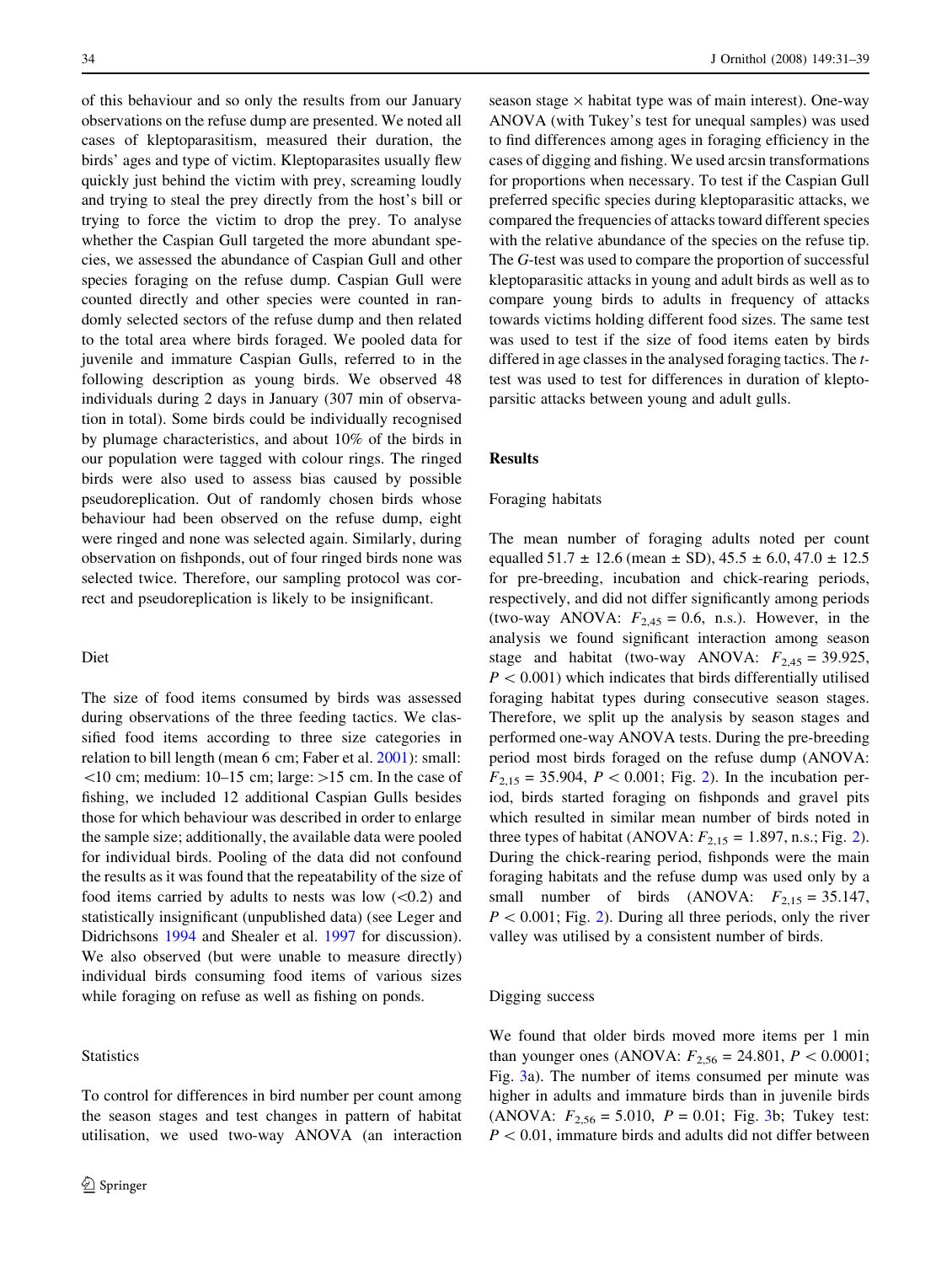<span id="page-4-0"></span>

Fig. 2 Mean (with 95% confidence interval) number of adult Caspian Gulls foraging on refuse, river valleys and fishponds in consecutive season stages

each other). Surprisingly, foraging success (number of items eaten divided by all attempts) was higher in juvenile birds than in immature and adult birds (ANOVA:  $F_{2,56} = 18.219$ ,  $P \lt 0.0001$ ; with Tukey's test:  $P \lt 0.02$ and 0.001, respectively; Fig. [3](#page-5-0)c). Tukey's test also showed that digging success did not differ between immature and adult birds. Handling time did not differ among ages (ANOVA:  $F_{2,56} = 0.901$ ,  $P = 0.412$ ; Fig. [3](#page-5-0)d).

Modal category of size of food items eaten by birds was medium (10–15 cm) and there was no differences among ages ( $G_4 = 2.318$ , n.s.,  $n = 121$  food items).

#### Fishing success

We found significant differences in the rate of attempts of fish catching (ANOVA:  $F_{2,42} = 8.532, P < 0.001$ ; Fig. [4a](#page-6-0)). Tukey's tests showed that adult and immature birds made significantly more attempts per 5 min than juveniles  $(P < 0.01$  and 0.05, respectively). Older birds interrupted more attacks than immature and juvenile birds (ANOVA:  $F_{2,42} = 26.614$ ,  $P \lt 0.0001$ ; with Tukey's test,  $P \lt 0.05$ and 0.001, respectively; Fig. [4](#page-6-0)b). Simultaneously, adult birds had a higher rate of successful dives (interrupted attempts excluded) than immature and juvenile ones (ANOVA:  $F_{2,42} = 13.654$ ,  $P < 0.0001$ ; with Tukey's test,  $P < 0.01$  and 0.001, respectively; Fig. [4c](#page-6-0)). Similarly, the percent of successful dives was significantly higher in adult birds than in immature and juvenile birds (ANOVA:  $F_{2,42} = 28.498$ ,  $P \lt 0.0001$ ; with Tukey's test,  $P \lt 0.001$ and 0.001, respectively; Fig. [4d](#page-6-0)). Handling time was longer in young birds than in adults (ANOVA:  $F_{2,42} = 3.482$ ,  $P < 0.05$ ; with Tukey's test,  $P < 0.05$ ; Fig. [4](#page-6-0)e).

Modal category of size of food items eaten by birds was medium (10–15 cm) and there was no differences among ages ( $G_4 = 3.794$  n.s.,  $n = 136$  food items).

#### Kleptoparasitism

A total of 48 cases of kleptoparasitism were noted. Caspian Gulls kleptoparasitised three species: conspecifics, Blackheaded Gulls Larus ridibundus and Jackdaws Corvus monedula (Table [1](#page-6-0)). We found that Caspian Gulls kleptoparasitised conspecifics more frequently than should be expected from species frequency  $(G_2 = 81.171,$  $P < 0.0001$  $P < 0.0001$ ; Table 1). Mainly single birds attacked, with only two cases in which two attackers were involved. We observed 30 attacks (63%) by young birds and 18 (37%) by adults. The frequency of attacks performed by young birds was higher than expected from the number of young and adult gulls present at the refuse dump  $(G_2 = 4.830)$ ,  $P < 0.03$ ). The duration of attacks was rather short (range 3–20 s) and differed between young birds and adults (mean  $\pm$  SD for young birds: 10.4  $\pm$  4.6 s; for adults: 6.9  $\pm$  3.0 s; *t*-test,  $t_{41}$  = 2.520, *P* < 0.02). Among the 28 attacks performed by single young birds, 9 (32%) were successful, while among the 18 attacks performed by adults, 11 (61%) were successful. This difference was significant  $(G_1 = 3.654, P = 0.05)$ . However, when attacks towards other species were excluded (all of which were unsuccessful), there was no significant difference in kleptoparasitic success between young and adult birds ( $G_1 = 1.370$ , n.s.). In this case, among the 17 attacks performed by young birds, 9 (53%) were successful, and among the 15 attacks by adults, 11 (73%) were successful. The young birds attacked other species more frequently (11 attacks of 30) than adults (3 attacks of 18). However, these differences appeared to be statistically insignificant ( $G_1 = 2.230$ , n.s.).

Young birds did not differ from adults in selection of victims as far as food size carried by the victim is concerned  $(G_2 = 1.899, n.s., n = 34$  food items; analyses performed only for the Caspian Gull), but Caspian Gulls that were kleptoparasitised carried larger food items than the food items usually found during digging  $(G_2 = 20.390)$ ,  $P < 0.001$ ,  $n = 34$  items for kleptoparasitism and  $n = 121$ food items found during digging). Additionally, there was no effect of the size of food items carried by the victim on the success of the kleptoparsite ( $G_2 = 0.524$ , n.s.,  $n = 34$ food items) most likely due to small sample size.

#### Discussion

#### Habitat utilisation

Clear shifts were noted in foraging habitat utilisation by adult Caspian Gulls as the breeding season progressed and new food sources gradually appeared. As bird numbers stabilised by the end of February, those changes in habitat use could not be linked with, e.g., increased competition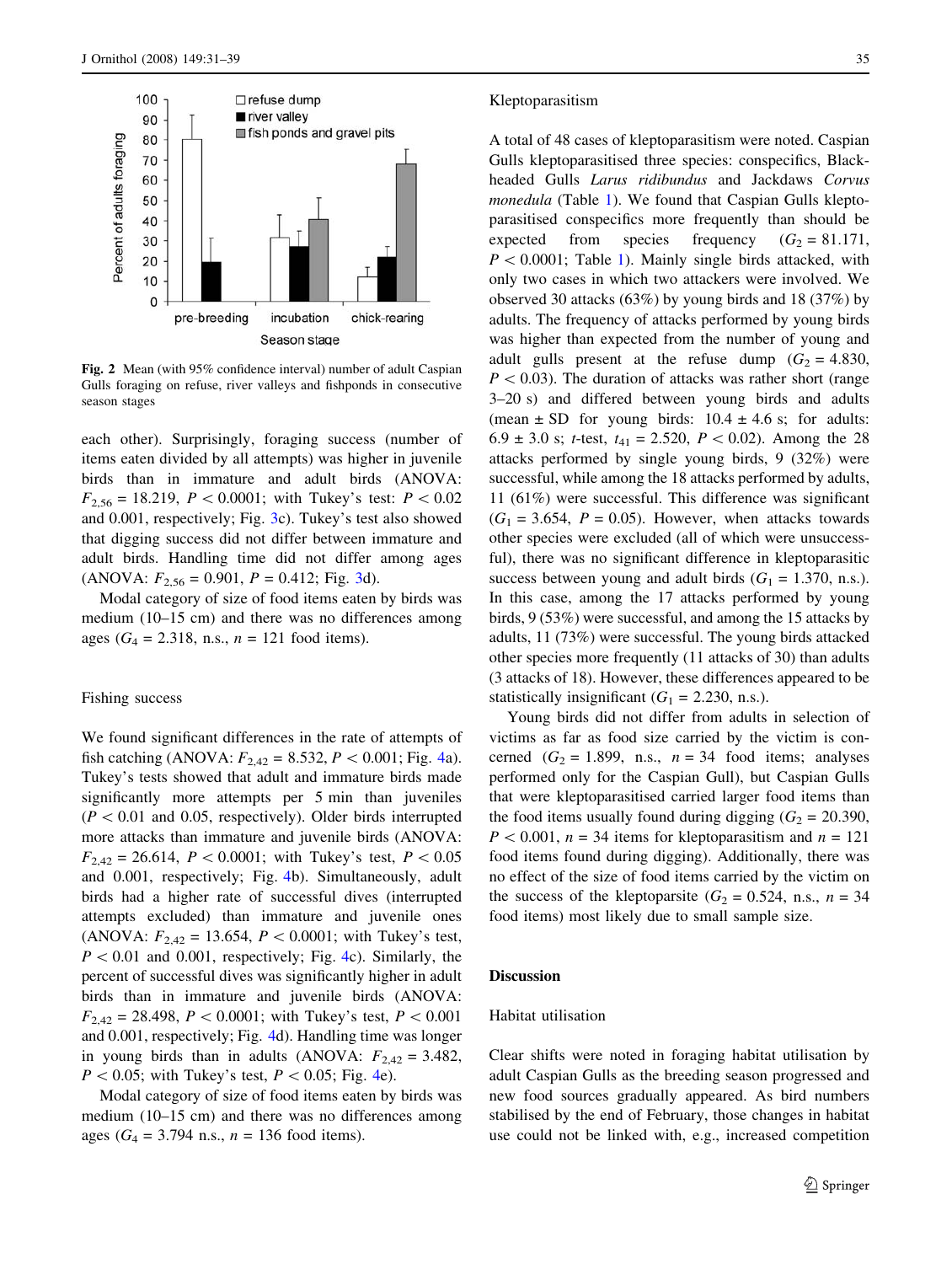<span id="page-5-0"></span>Fig. 3 The efficiency of digging on refuse in the Caspian Gull: a number of items moved per minute, b number of items eaten per minute, c per cent of successful attempts, d handling time. Means and 95% confidence intervals are shown. Sample sizes for juvenile, immature and adult birds were 19, 15 and 25 individuals, respectively



for preferred sites due to more breeding birds arriving in the area (if the number of gulls increased the competition for food could also rise and some individuals would be forced to change their foraging habitat). The same changes in habitat utilisation were observed in other years based on our irregular counts. Very similar patterns were also found true for young birds, though their highly variable abundance (peaking in April), rendered exact analysis and inference impossible.

In our study, the distances between the colony, fish ponds and refuse tip were similar and this enabled us to assess the importance of the two food resources. The availability of fish during the breeding period is probably of primary importance for the Caspian Gull. During the breeding period, birds foraged mainly on fishponds and gravel pits, despite refuse still being available on the refuse dump. Refuse is typically highly energetic and makes for good provisions during winter. However, during the breeding period birds need food items rich in microelements, especially calcium, which may be in short supply for large gulls in inland habitats (Hüppop and Hüppop [1999;](#page-8-0) Tilgar et al. [1999](#page-8-0)). Fish are the appropriate food in this case, and it was shown that pairs which fed their chicks with fish had higher breeding success than pairs which fed their chicks with refuse or other food (Pierotti [1982,](#page-8-0) [1987](#page-8-0); Murphy et al. [1984;](#page-8-0) Sydeman et al. [1991](#page-8-0); Annett and Pierotti [1999\)](#page-8-0). An alternative hypothesis explaining observed shifts in foraging habitat utilisation posits that, if fish availability is very high during the chick rearing stage, it may be more profitable for parents to forage in fish ponds rather than on the refuse tip because they can obtain food more rapidly. However, our data do not support this as the distances between the colony and refuse tip and fish ponds were similar (Fig. [1](#page-2-0)) and short compared to other gull species, in which gulls travelled several kilometres on average to find food. The rate of food item capturing was over eight times higher during digging (7.5 food items per 5 min) than during fishing (0.9 food items per 5 min). Furthermore, the size of food captured by adults during digging and fishing did not differ  $(G_2 = 2.412, n.s.,$  $n = 106$  food items) and the duration of the foraging trip was shorter when birds carried refuse to the nest  $(82.5 \pm 31.9 \text{ min})$  than when birds brought fish  $(126.4 \pm 48.8 \text{ min}, t_{25} = 2.531, P < 0.05; P. Skórka,$ unpublished data). Moreover, refuse and fish were comparable in energy terms. In our study, most birds at refuse tip ate pieces of chicken (100–150 kcal/100 g), pork (200– 500 kcal/100 g), beef (100–200 kcal/100 g), pie (270– 400 kcal/100 g) and bread (150–200 kcal/100 g) whereas fresh-water fish contain on average 100–150 kcal/100 g. This, however, only strengthens our conclusion that fish are a favourable food during the breeding period.

It has been shown that fish availability may facilitate inland colonisation by large gulls (Hüppop and Hüppop [1999](#page-8-0)) and our results provide important insights into the possible mechanisms of expansion and colonisation of southern Poland by the Caspian Gull. Rich food resources during winter (refuse dumps, fishery discards) probably improve winter survival (Spaans [1971;](#page-8-0) Kihlman and Larson [1974](#page-8-0); Kilpi and Ost [1998;](#page-8-0) Pons and Migot [1995](#page-8-0);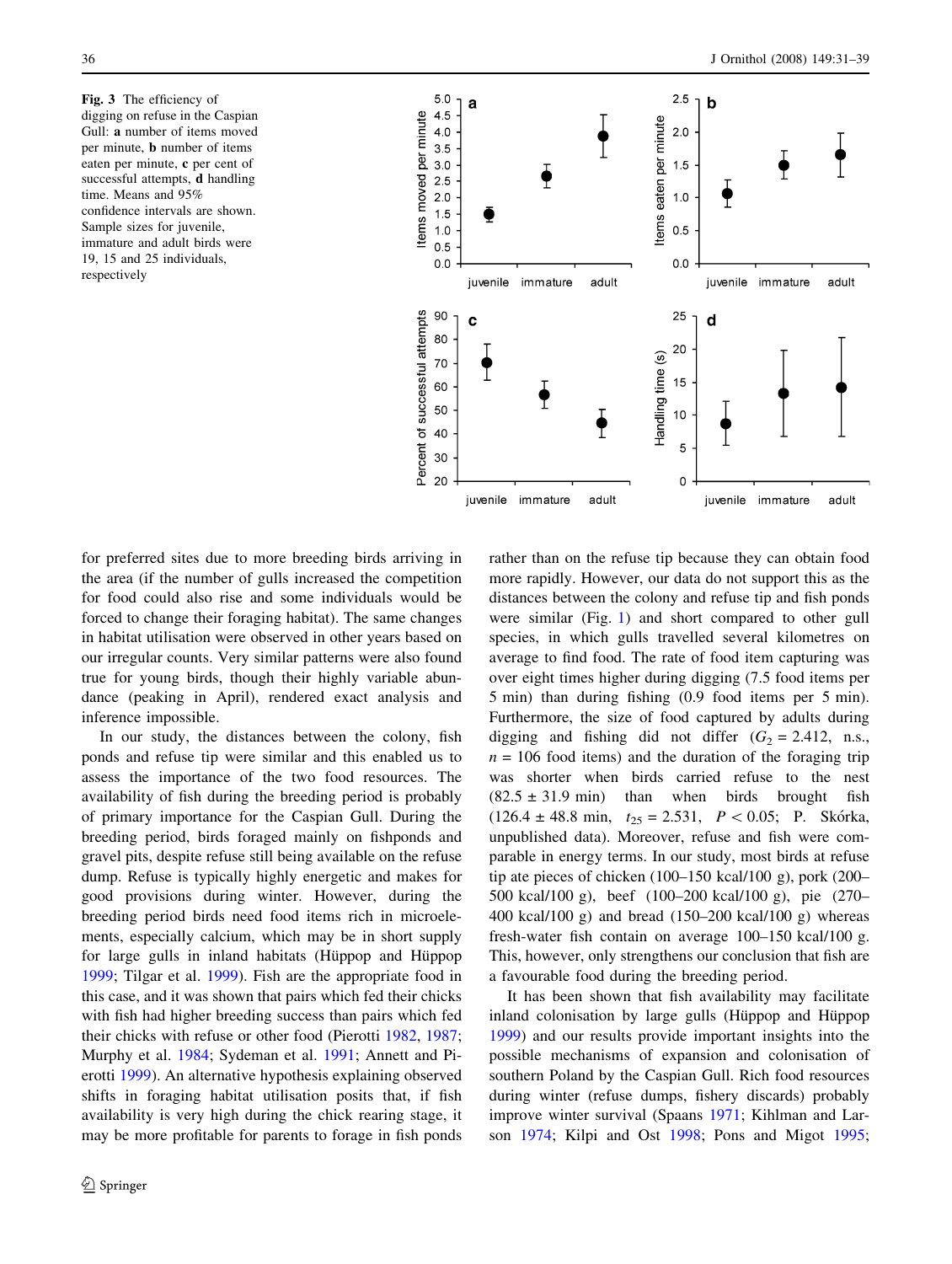<span id="page-6-0"></span>Fig. 4 The efficiency of fishing in the Caspian Gull: a number of attempts per 5 min, b number of interrupted attacks, c number of successful dives per 5 min, d per cent of successful dives, e handling time. Means and 95% confidence intervals are shown. Sample sizes for juvenile, immature and adult birds were 14, 11 and 20 individuals, respectively



Table 1 Average numbers of Caspian Gulls, Black-headed Gulls and Jackdaws present on the Tarnów refuse dump in January 2001

| Abundance<br>(individuals) | Number of<br>kleptoparasitic attacks |
|----------------------------|--------------------------------------|
| $\sim$ 250                 | 34                                   |
| $\sim 1,000$               | 9                                    |
| $\sim 600$                 |                                      |
|                            |                                      |

Observed frequencies of kleptoparasitism towards the species are also shown

<sup>a</sup> Adult:  $\sim$  150, young:  $\sim$  100

Hüppop and Wurm  $2000$ , while the presence of rich fishponds during the breeding period guarantee high breeding success, which was noted in our population (Skórka et al.  $2005$ ). Fishponds are shallow and often densely stocked with fish that can be easily caught by the gulls.

Age related differences in foraging skills

Our hypothesis about differences in foraging skills between young and adult birds relative to the cost of foraging tactic was partially confirmed. When birds foraged on the refuse dump the foraging success of adults (expressed as the proportion of successful attempts) was lower than in juvenile birds. However, adult birds moved more items and found more food in the end. Thus, the higher intake rate of food by adult birds in this case resulted solely from a higher speed of searching, but not from improvement of skills (taken as the percentage of successful attempts). Walking and digging are of low energy cost, therefore improvement of foraging skills is of lesser importance and young birds should rather increase their speed of searching. Similarly in the case of fishing, adult birds made more attempts during diving than juvenile birds and the rate of successful dives was higher in adult birds. Flight in general is costly, even more when animals frequently land and take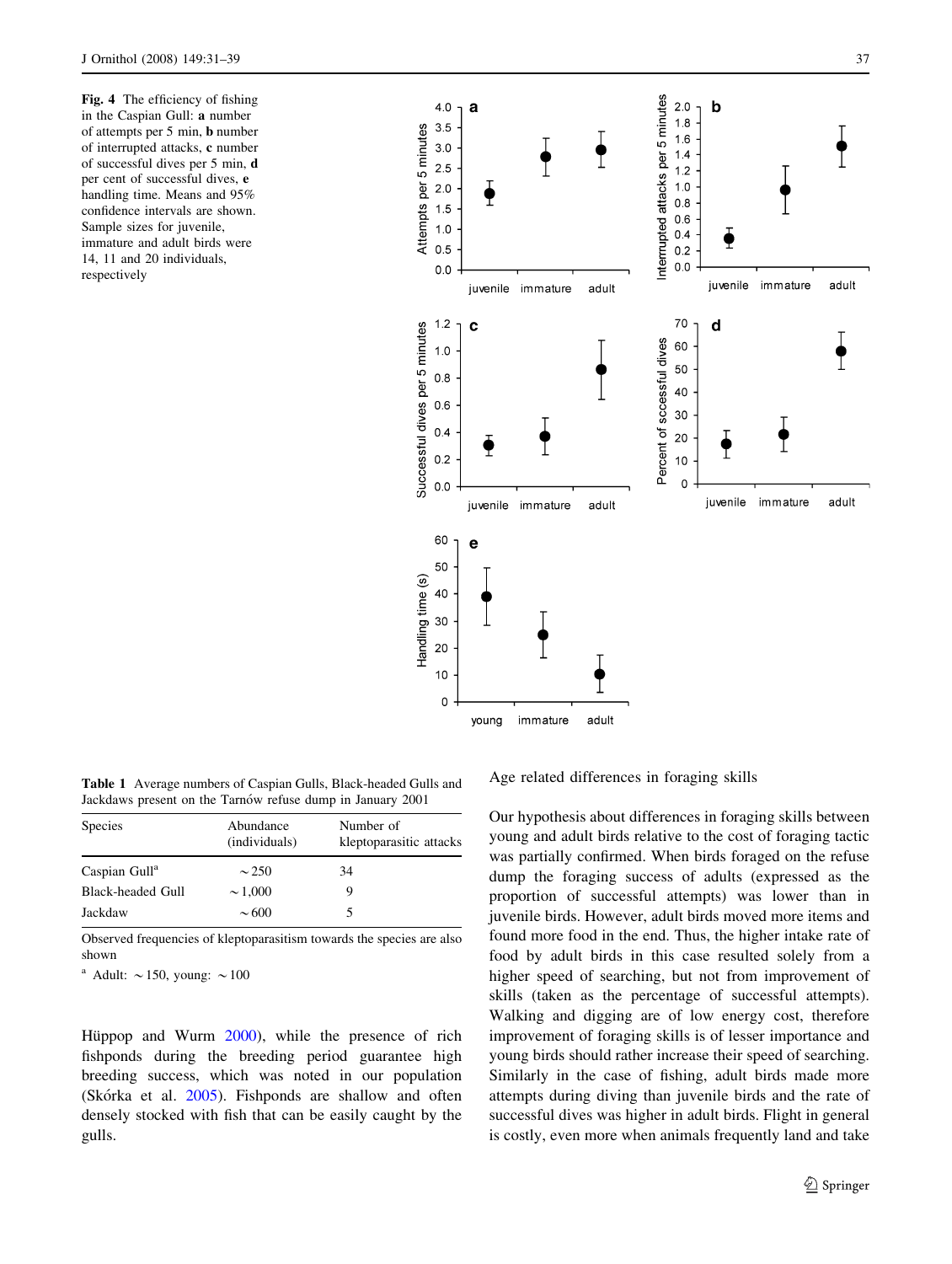off (Sturkie [1976](#page-8-0); Norberg [1990;](#page-8-0) Chai and Dudley [1995](#page-8-0); Bryant [1997\)](#page-8-0). Therefore, natural selection should favour birds that improve their skills during fishing by the ability to assess the chances of success of attack. This was confirmed by our data, as adult birds interrupted more attacks and had a higher proportion of successful dives. However, our results also indicate that, as in digging, in fishing birds also improve their rate of food finding over the years. Thus, fishing is a tactic where birds improve general skills as they mature.

Our results are generally similar to the results of other studies (MacLean [1986](#page-8-0); Burger [1987;](#page-8-0) Wunderle [1991](#page-8-0); Bertellotti and Yorio [2000](#page-8-0); Willson and Marston [2002](#page-8-0)). However, in the case of digging they differ significantly as most authors studying foraging success on refuse dumps found that young birds also improved their foraging success during maturation (Greig et al. [1983;](#page-8-0) Burger [1987](#page-8-0)). Greig et al. ([1983\)](#page-8-0) found that although adult birds had a higher rate of food pecking than young birds, their foraging success (ratio of number of items consumed to number of pecks) was also higher. In the case of diving, MacLean [\(1986](#page-8-0)) found that adult birds had a higher rate of diving than young birds. Adults made also fewer mistakes and therefore had higher foraging success, as in our study. The only difference was that in MacLean's [\(1986](#page-8-0)) study adult birds interrupted fewer attacks than younger birds.

#### Kleptoparasitism

Only two cases of kleptoparasitism were noted during the incubation period, which may result from a lower density of birds at this time than during the pre-breeding period. Both the lower incidence of this phenomenon during the pre-breeding period and the fact that young birds kleptoparasitised more frequently than adults indicate that kleptoparasitism occurs mainly during food shortage (Brockman and Barnard [1979;](#page-8-0) Oro [1996\)](#page-8-0).

Our results indicate that kleptoparasitic success depends primarily on appropriate victim selection. Surprisingly, Caspian Gulls kleptoparasitised other Caspian Gulls more frequently than smaller species. Other authors have suggested that larger species are better competitors and are able to effectively force smaller species to regurgitate food items (Brockman and Barnard [1979](#page-8-0)). However, smaller species can be quick and may be able to outmanoeuvre larger species (Willson and Marston [2002\)](#page-8-0), as was probably the case in our study. The Caspian Gull is probably too large compared to the Black-headed Gull or Corvids and it is not as highly skilled during flight as these smaller species. None of the attacks towards Black-headed Gulls or Jackdaws was successful. The success of kleptoparasitism for young birds was lower

than in adults, probably because young birds kleptoparasitised Black-headed Gulls and Jackdaws more frequently than adults. However, young birds had apparently inferior flight skills, as the duration of their attacks was longer than in adults (an alternative possibility is that adult birds decide more rapidly to suspend an attack as soon as the probability of success decreases). In contrast, Bellebaum ([2005\)](#page-8-0) found in the Herring Gull Larus argentatus (related to the Caspian Gull), that every kleptoparasitic/aggressive attack towards Black-headed Gulls was successful. However, all attacks observed by Bellebaum [\(2005](#page-8-0)) were on the ground, whereas in our study most of attacks resulted in aerial pursuits. This may explain the discrepancy between Bellebaum [\(2005](#page-8-0)) and our study.

We found that birds carrying larger food items were more prone to kleptoparasitic attack than birds carrying smaller items. This confirms the idea that food items must be large enough to compensate energy expenditure during attack (Brockman and Barnard [1979;](#page-8-0) Thompson [1986](#page-8-0)). Likewise, such large items are difficult to handle, making them easier to steal.

## Conclusions

Our findings highlight the importance of fish for inland breeding by large gulls. Availability of fish during the breeding period together with access to refuse, which seems to be particularly important during winter, are probably the key factors responsible for successful colonisation of inland reservoirs by the Caspian Gull. This is an example of successful species exploiting human-related activity and environment.

Feeding is crucial activity influencing directly fitness. Young birds are less efficient foragers than adults. Our results show the significance of cost of the foraging tactic on the way in which young birds improve their skills during maturation. If costs of the foraging tactic are low and benefits high, the young birds improve only speed of searching over years. That is because possible failures do not contain high (energetic) costs. However, if the foraging tactic involves high cost of failure the young birds improve all skills and not only speed of searching. Moreover, our analysis of kleptoparasitism demonstrates that foraging success may be related to appropriate choice of victim kind, probably independently from other foraging skills.

Acknowledgements We thank M. Woyciechowski, M. Cichon, J. Rutkowska, H. Szentgyorgi, M. Witek, R. Martyka and other people from Fajt Klap for discussion and helpful comments. We also thank two anonymous referees for their valuable comments. Peter Nelson made linguistic corrections. P.S. was a beneficiary of the Grant for Young Scientist of The Foundation for Polish Science.